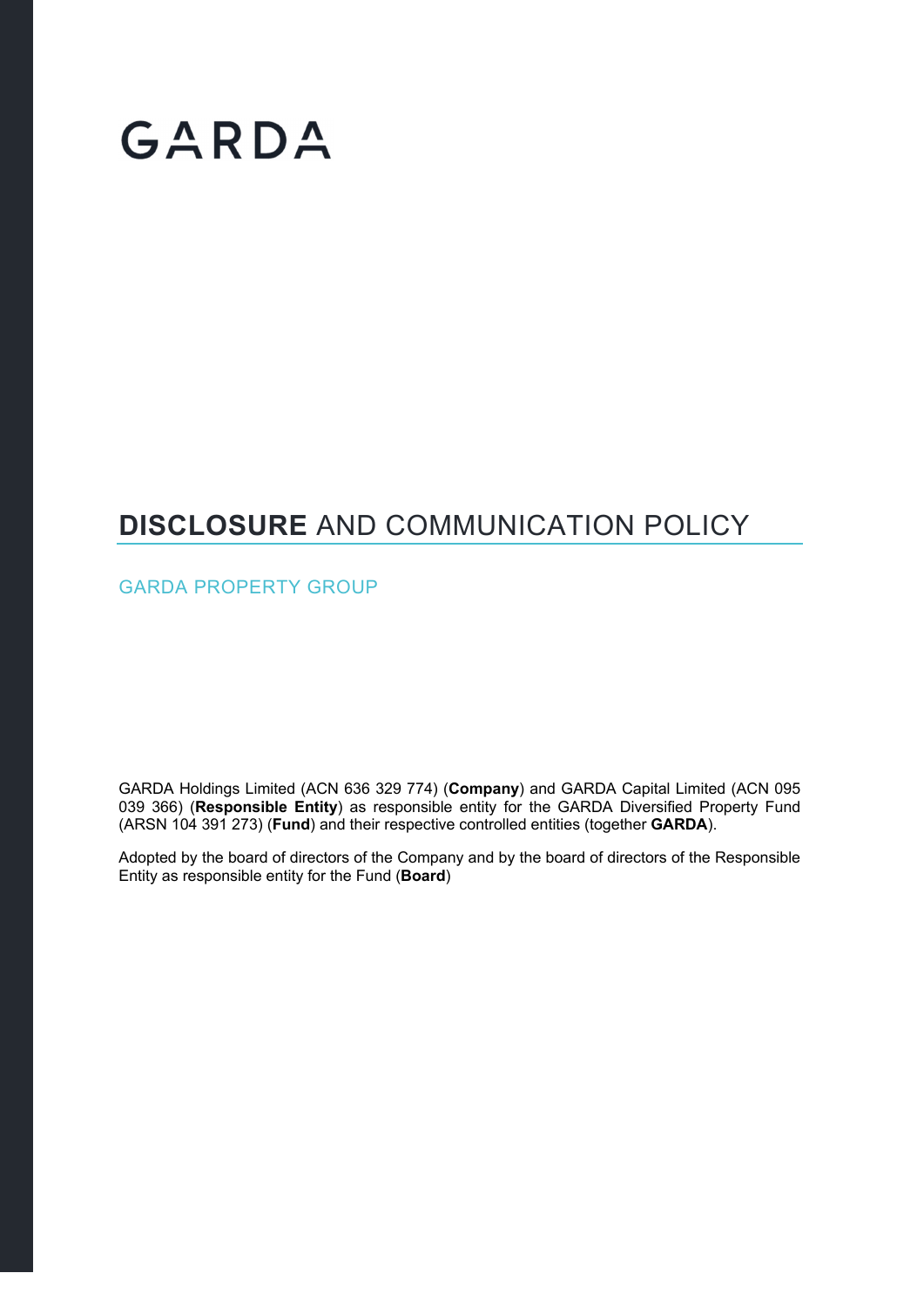# GARDA

## **TABLE** OF CONTENTS

| 4. DISCLOSURE ROLES, RESPONSIBILITIES AND INTERNAL PROCEDURES5 |  |
|----------------------------------------------------------------|--|
|                                                                |  |
|                                                                |  |
|                                                                |  |
|                                                                |  |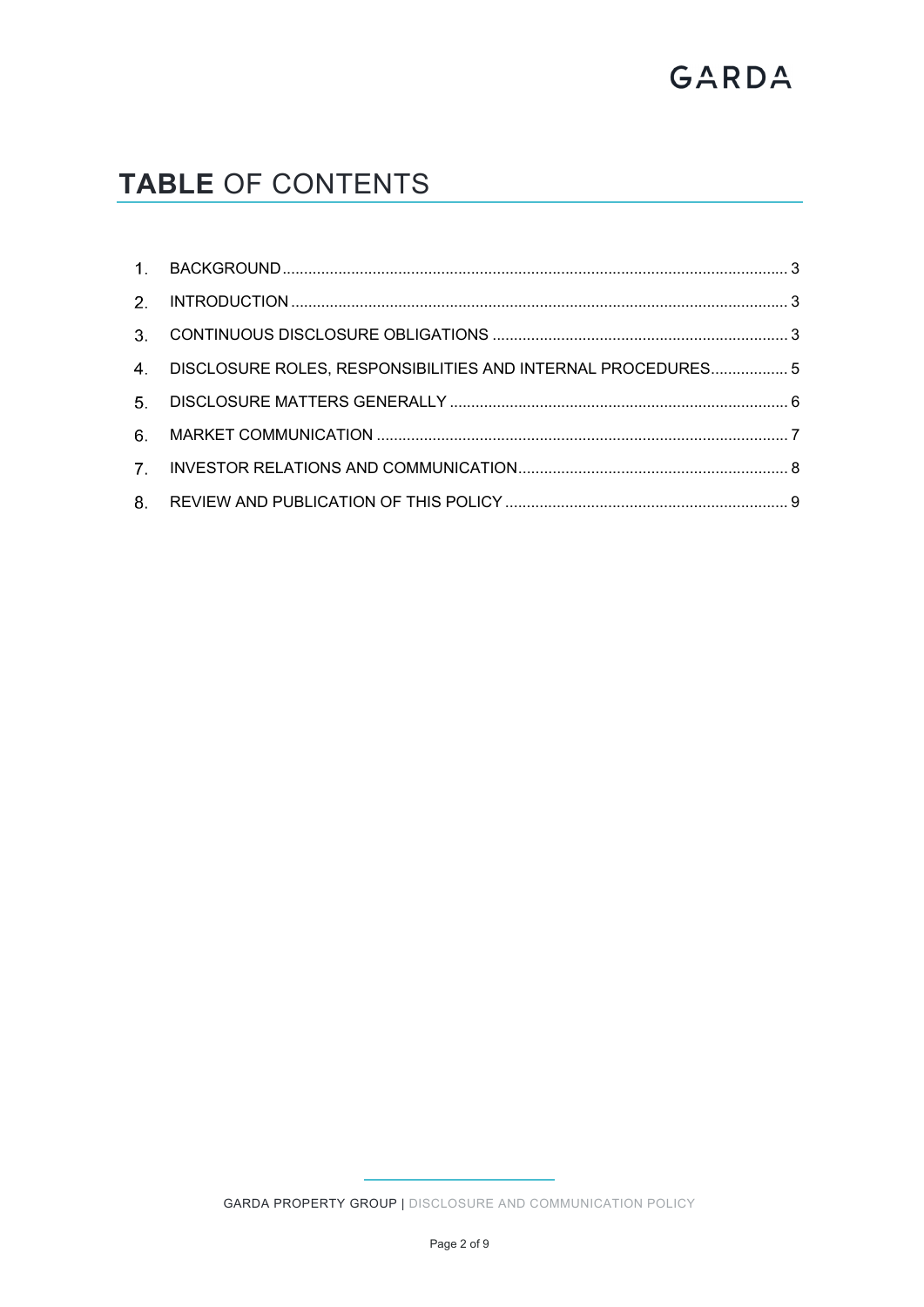#### 1. BACKGROUND

This policy applies to GARDA. Members of GARDA may, from time to time, act as the responsible entity of one or more funds.

GARDA Property Group is a stapled group comprising the Company and the Fund (and their respective controlled entities). The Responsible Entity is a wholly-owned subsidiary of the Company and responsible entity for the Fund.

Shares in the Company and units in the Fund are stapled together to form a single class of stapled securities (**Securities**). The Securities are listed on the Australian Securities Exchange (**ASX**).

#### 2. INTRODUCTION

#### 2.1 COMMITMENT TO DISCLOSURE AND COMMUNICATION

GARDA is committed to the objective of promoting investor confidence and the rights of investors by:

- a) complying with the continuous disclosure obligations imposed by law;
- b) ensuring that market announcements are presented in an accurate, clear and balanced way;
- c) ensuring that investors have equal and timely access to material information concerning GARDA; and
- d) communicating effectively with investors and making it easy for them to participate in general meetings.

#### 2.2 PURPOSE OF THIS POLICY

This Policy outlines corporate governance measures adopted by GARDA to further its commitments. It seeks to incorporate:

- Principle 5 (Make timely and balanced disclosure) and Principle 6 (Respect the rights of Securityholders) of the ASX Corporate Governance Council's: Corporate Governance Principles and Recommendations;
- the principles in ASX's Guidance Note 8 Continuous Disclosure: Listing Rules 3.1- 3.1B (**Guidance Note 8**) and to the 10 principles set out in ASIC's Regulatory Guide 62: Better disclosure for investors; and
- disclosure obligations in the ASX Listing Rules (**Listing Rules**).

#### 2.3 APPLICATION OF THIS POLICY

This Policy applies to all directors on the Board, as well as officers, employees and consultants of GARDA.

Disclosure and materiality guidelines for officers and employees are available to assist officers and employees to understand their obligations under this Policy.

#### CONTINUOUS DISCLOSURE OBLIGATIONS

#### 3.1 DISCLOSURE OBLIGATIONS

The Company is listed on ASX and must comply with the continuous disclosure obligations in the Listing Rules. A fund may also be listed on ASX, in which case the fund must also comply with the continuous disclosure obligations in the Listing Rules.

These obligations have the force of law under the *Corporations Act 2001* (Cth) (**Corporations Act**).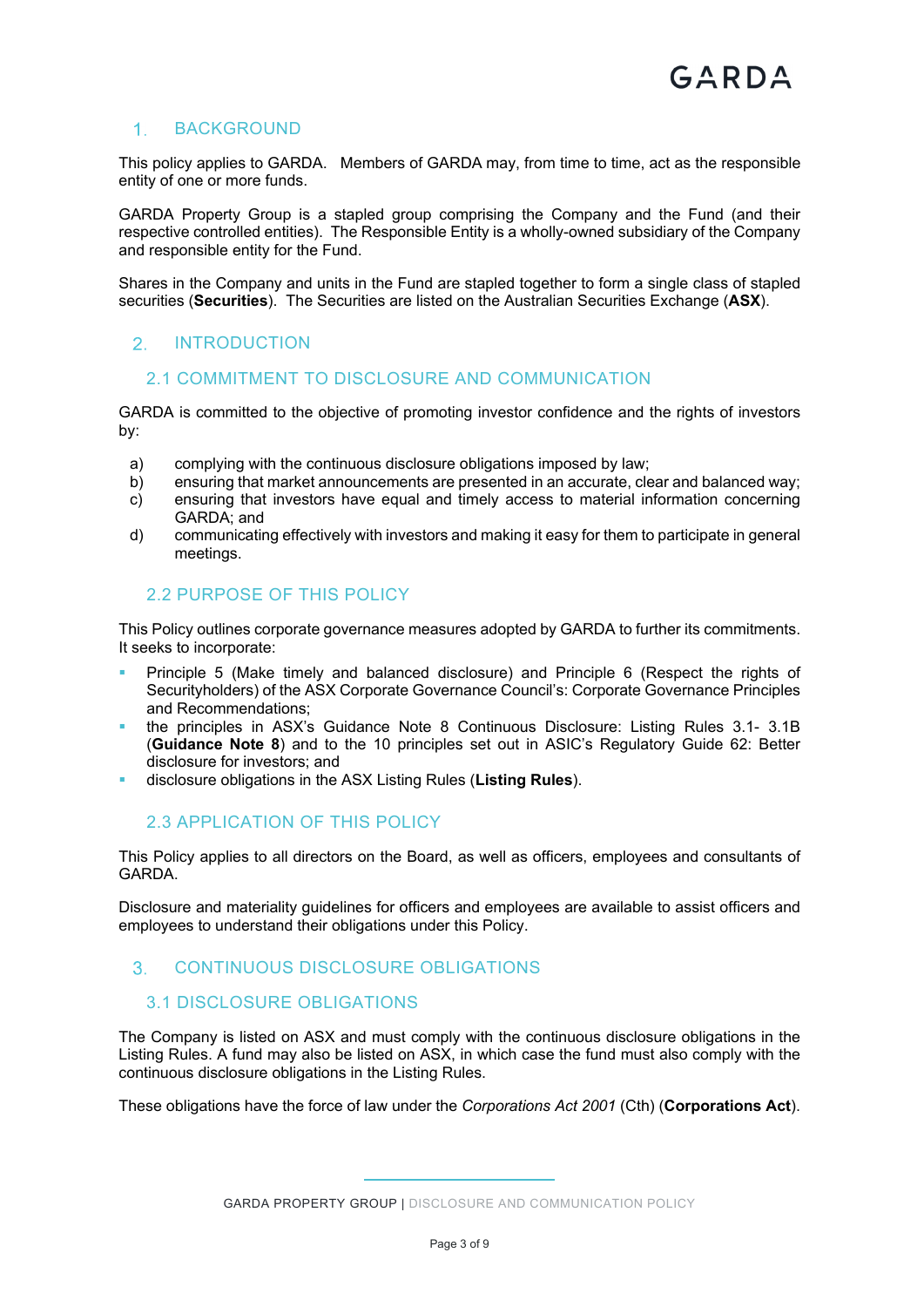When applying this Policy, GARDA will aim to identify and manage disclosure obligations in respect of each member of GARDA and each fund individually and as a whole.

#### 3.2 IMMEDIATE NOTIFICATION OF INFORMATION WHICH MAY HAVE A MATERIAL EFFECT ON PRICE OR VALUE

Listing Rule 3.1 requires, subject to certain exceptions, to immediately (meaning, "promptly and without delay") disclose to the market any information concerning GARDA that a reasonable person would expect to have a material effect on the price or value of Securities. Disclosure is made by making an announcement to ASX.

This information needs to be disclosed to ASX under ASX Listing Rule 3.1 unless an exception applies at that time.

What is material depends on GARDA's business activities, size and place in the market. A matter may be material even if there is little impact on GARDA's financial position and/or financial prospects. For example, the matter may have a significant impact on GARDA's reputation or perception of GARDA's strategy.

ASX provides examples in **Listing Rule 3.1** and **Guidance Note 8**. Relevantly, the types of information that may need disclosure include:

- a) a material acquisition or disposal;
- b) takeovers, mergers, de-mergers, restructures, schemes of arrangement and all other transactions involving a transfer of control or significant change in the nature or scale of GARDA's activities;
- c) share buybacks and capital reductions concerning Securities;
- d) equity capital raisings for GARDA;
- e) market updates, including any earnings guidance for GARDA;
- f) interim and final results, including media releases, investor presentations and investor reports accompanying the release of interim and final results;
- g) distributions policy and distributions determinations concerning GARDA;
- h) any matter in respect of which directors make a recommendation to GARDA's investors;
- i) the granting or withdrawal of a material licence;
- j) entry into, variation or termination of a material agreement; and
- k) any other matter that the Board determines to be a significant matter affecting GARDA.

There are many other types of information that could give rise to a disclosure obligation.

If any material information disclosed to the market becomes incorrect, GARDA must release an announcement correcting or updating the information. Further guidance on materiality is provided in the disclosure and materiality guidelines for officers and employees.

#### 3.3 EXCEPTIONS TO DISCLOSURE OF INFORMATION

Disclosure of price sensitive information is not required while the following paragraphs (a), (b) and (c) are satisfied:

- a) a reasonable person would not expect the information to be disclosed; and
- b) the information is confidential and ASX has not formed the view that the information has ceased to be confidential; and
- c) one or more of the following 5 situations applies:
	- i. it would be a breach of a law to disclose the information;
	- ii. the information concerns an incomplete proposal or negotiation;
	- iii. the information comprises matters of supposition or is insufficiently definite to warrant disclosure;
	- iv. the information is generated for the internal management purposes of GARDA; or
	- v. the information is a trade secret.

GARDA PROPERTY GROUP | DISCLOSURE AND COMMUNICATION POLICY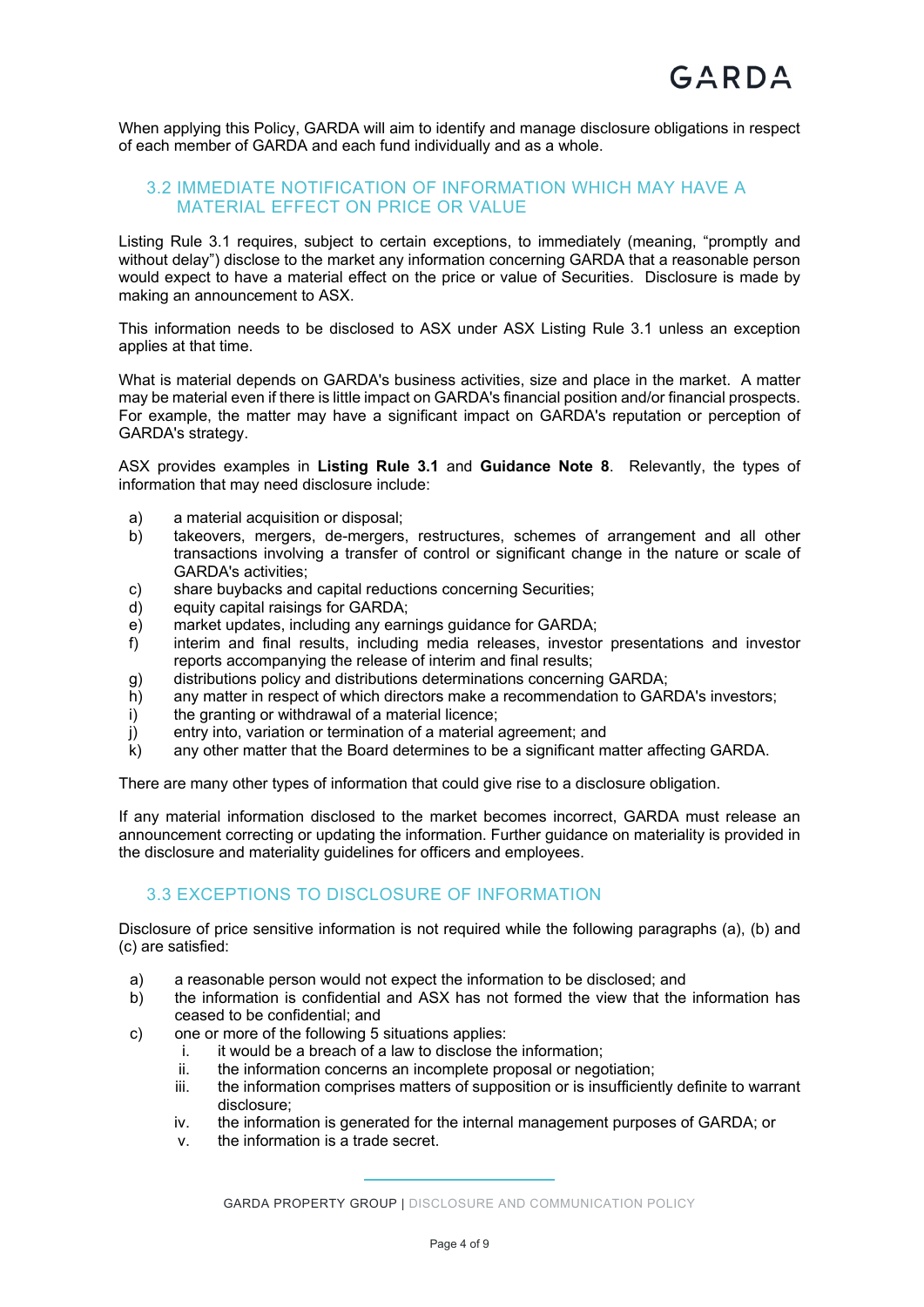GARDA must disclose the information to ASX as soon as one of paragraphs (a), (b) or (c) is no longer satisfied.

Guidance Note 8 provides further detail on exceptions to immediate disclosure.

#### DISCLOSURE ROLES, RESPONSIBILITIES AND INTERNAL PROCEDURES

#### 4.1 DISCLOSURE COMMITTEE

GARDA has established a Disclosure Committee. The members are:

- Chief Operating Officer (**COO**);
- the Managing Director (**MD**); and
- the Company Secretary / General Counsel.

The members of the Disclosure Committee may vary from time to time, but will consist of at least 2 members of senior management and the Company Secretary.

#### 4.2 ROLE AND RESPONSIBILITIES OF THE DISCLOSURE COMMITTEE

The role of the Disclosure Committee is to manage GARDA's compliance with its general disclosure obligations and this Policy.

Subject to any directions given by the Board (either generally or in a particular instance), its responsibilities include:

- a) seeking to ensure that GARDA complies with its disclosure obligations including having relevant procedures in place;
- b) assessing the possible materiality of information which is potentially price sensitive;
- c) making decisions on information to be disclosed to the market;
- d) seeking to ensure that announcements are made in a timely manner, are not misleading, do not omit material information and are presented in a clear, balanced and objective way;
- e) referring any announcement which the Disclosure Committee considers to be a matter of key significance to the Board for consideration;
- f) reviewing GARDA's periodic disclosure documents and media announcements before release to the market;
- g) ensuring that announcements are appropriately approved and attributed;
- h) monitoring disclosure processes and reporting;
- i) ensuring that announcements are not 'ramping' announcements; and
- j) responding to queries of the ASX.

#### 4.3 ROLE AND RESPONSIBILITIES OF THE COMPANY SECRETARY

GARDA has appointed the Company Secretary as the person responsible for communication with ASX in relation to listing rule matters and also for the general administration of this Policy. The Company Secretary is assisted by the Manager, Investor Relations.

The Company Secretary's responsibilities include:

- a) seeking to ensure that ASX is immediately notified of any information which needs to be disclosed;
- b) distributing continuous disclosure announcements to the Board and senior managers by email immediately after they have been released to the ASX;
- c) reviewing board papers and other information referred to the Company Secretary for events that the Company Secretary considers may give rise to disclosure obligations;
- d) convening meetings of the Disclosure Committee;
- e) maintaining a record of discussions and decisions made about disclosure issues by the Disclosure Committee and a register of announcements made to ASX; and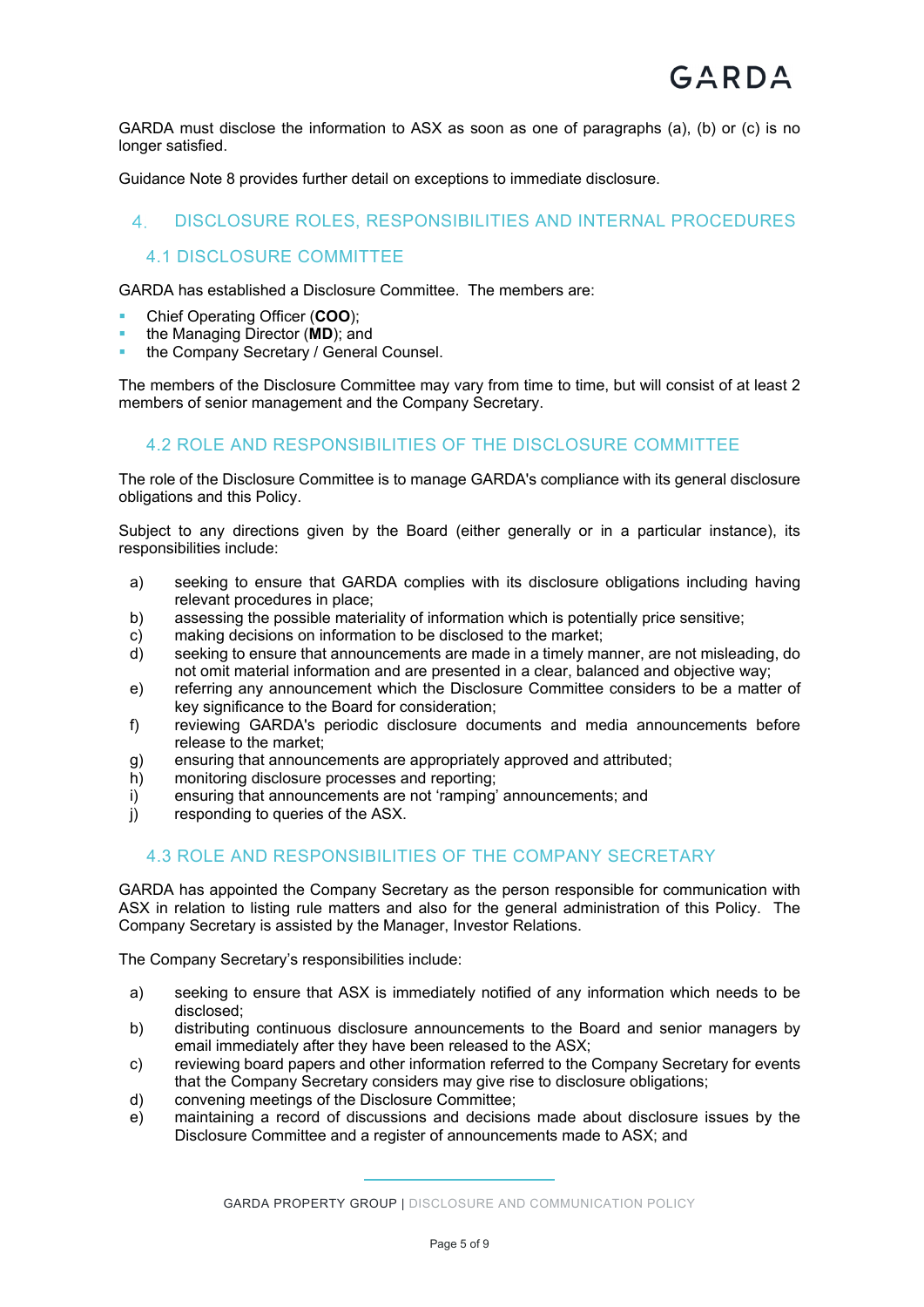f) ensuring that the Board receives copies of all material market announcements promptly after they have been made.

#### 4.4 OTHER OFFICERS AND EMPLOYEES – DISCLOSURE AND MATERIALITY GUIDELINES

This Policy and the disclosure and materiality guidelines are provided to all officers and relevant employees on appointment. They must read this Policy and the guidelines so as to gain an appreciation of what type of information may potentially be price sensitive and when to immediately refer any matter or event which may need to be disclosed to the Company Secretary.

The Disclosure Committee will periodically review the disclosure and materiality guidelines and, where considered necessary, organise training for GARDA's officers and relevant employees to:

- a) assist with their understanding of GARDA's and their own legal obligations relating to disclosure of price sensitive information, materiality and confidentiality;
- b) raise awareness of the internal processes and controls; and
- c) promote compliance with this Policy and the guidelines.

Significant amendments made by the Disclosure Committee to this Policy or the disclosure and materiality guidelines will be communicated to officers and relevant employees by the Company Secretary.

#### 5. DISCLOSURE MATTERS GENERALLY

#### 5.1 INFORM ASX FIRST

GARDA will not release any information publicly that is required to be disclosed through ASX until it has received formal confirmation of its release to the market by ASX, unless otherwise permitted by the Listing Rules.

Information must not be given to the media before it is given to ASX, even on an embargo basis.

#### 5.2 SPECULATION AND RUMOURS

Generally, GARDA will not respond to market speculation or rumours unless a response is required by law or ASX, including for the purposes of section **Error! Reference source not found.** of this Policy.

#### 5.3 FALSE MARKET

GARDA will be timely in its disclosures, so as not to create a false market. If ASX considers that there is, or is likely to be, a false market in Securities and asks GARDA to give it information to correct or prevent a false market, GARDA must give ASX the information needed to correct or prevent the false market.

#### 5.4 TRADING HALTS AND VOLUNTARY SUSPENSION

If necessary, the Disclosure Committee may consider and are authorised to request a trading halt from ASX to prevent trading in Securities on an uninformed basis, and to manage disclosure issues.

#### 5.5 BREACHES

Failure to comply with the disclosure obligations in this Policy may lead to a breach of the Corporations Act or Listing Rules and to personal penalties for directors and officers. Breaches of this Policy may lead to disciplinary action being taken.

GARDA PROPERTY GROUP | DISCLOSURE AND COMMUNICATION POLICY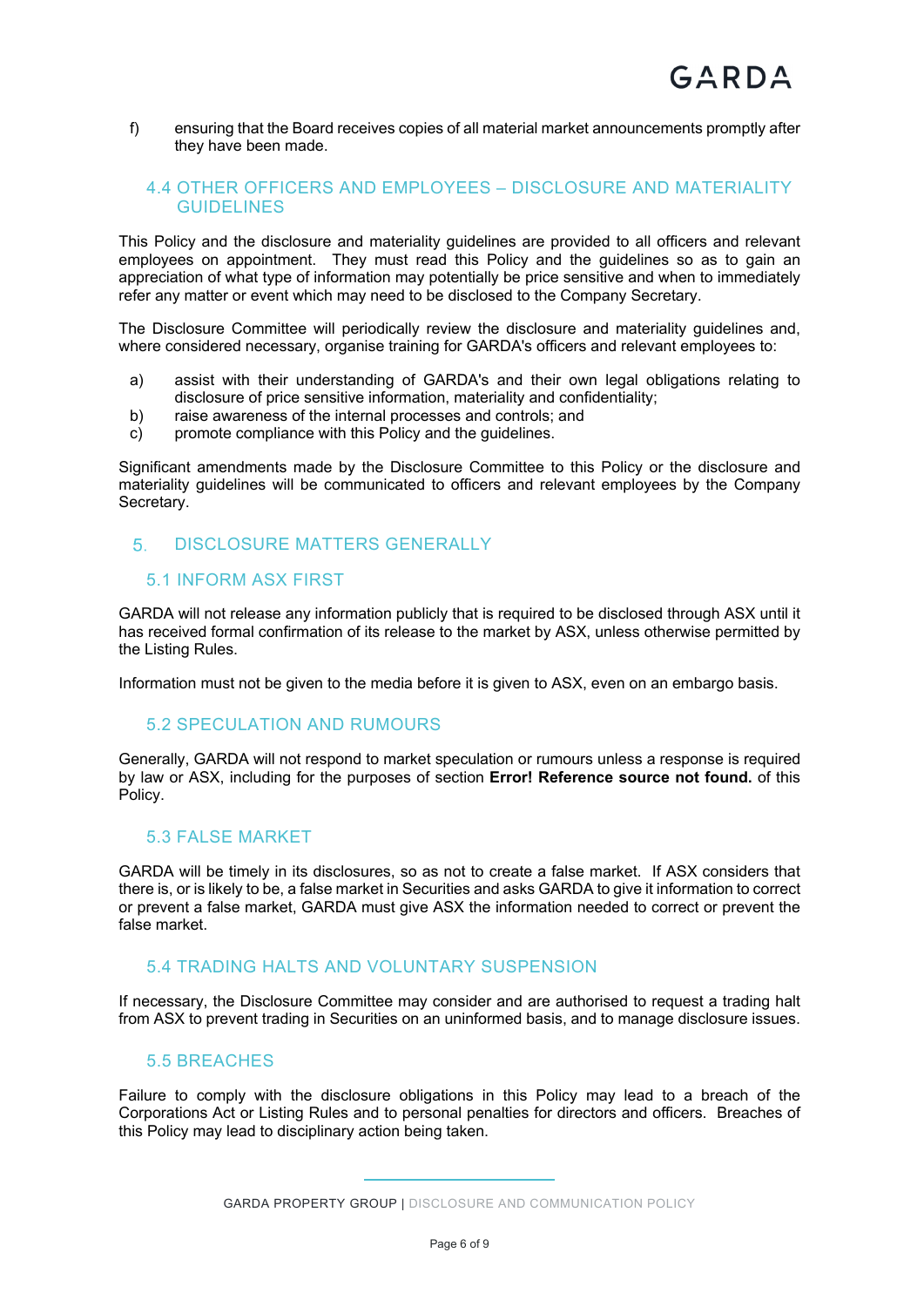#### 6. MARKET COMMUNICATION

#### 6.1 COMMUNICATION OF INFORMATION

GARDA will post on its website relevant announcements made to the market and related information, (which may include slides and presentations used in analyst or media briefings) after they have been given to ASX and following confirmation of release to the market by ASX.

Material price sensitive information will be posted as soon as reasonably practicable after its release to ASX following receipt of confirmation from ASX.

Information may also be provided from time to time to the media on behalf of GARDA but not before disclosure to ASX, even on an embargo basis.

#### 6.2 ANALYSTS AND INSTITUTIONAL INVESTORS

GARDA may conduct briefings for analysts and institutional investors from time to time to discuss matters concerning GARDA. Only the MD and COO or approved representatives of GARDA are authorised to speak with analysts and institutional investors.

Before each reporting period, the MD and COO will formulate guidelines for briefings for that period. GARDA's policy at these briefings is that:

- a) GARDA will not comment on price sensitive issues not already disclosed to the market; and
- b) any questions raised in relation to price sensitive issues not already disclosed to the market will not be answered or will be taken on notice.

If a question is taken on notice and the answer would involve the release of price sensitive information, the information must be released through ASX before responding.

A GARDA representative in attendance may make notes of meetings and briefings with investors or analysts. Alternatively, an event may be webcast or teleconferenced or a recording or transcript added to the GARDA website.

After briefings, a member of the Disclosure Committee will consider the matters discussed at the briefings to ascertain whether any price sensitive information was inadvertently disclosed. If so, the information must be communicated to the market as set out in paragraph 5.4.

#### 6.3 ANALYSTS REPORTS

If requested, GARDA may review analyst reports. GARDA's policy is that it will only review these reports to clarify historical information and correct factual inaccuracies if this can be achieved using information that has been disclosed to the market generally.

No comment or feedback will be provided on financial forecasts, including profit forecasts prepared by the analyst, or on conclusions or recommendations set out in the report. GARDA will communicate this Policy whenever asked to review an analyst report.

#### 6.4 INADVERTENT DISCLOSURE OR MISTAKEN NON-DISCLOSURE

If price sensitive information is inadvertently disclosed or a director or employee becomes aware of information which should be disclosed, a member of the Disclosure Committee must immediately be contacted so that appropriate action can be taken including, if required, announcing the information through ASX and then posting it on the GARDA website.

GARDA PROPERTY GROUP | DISCLOSURE AND COMMUNICATION POLICY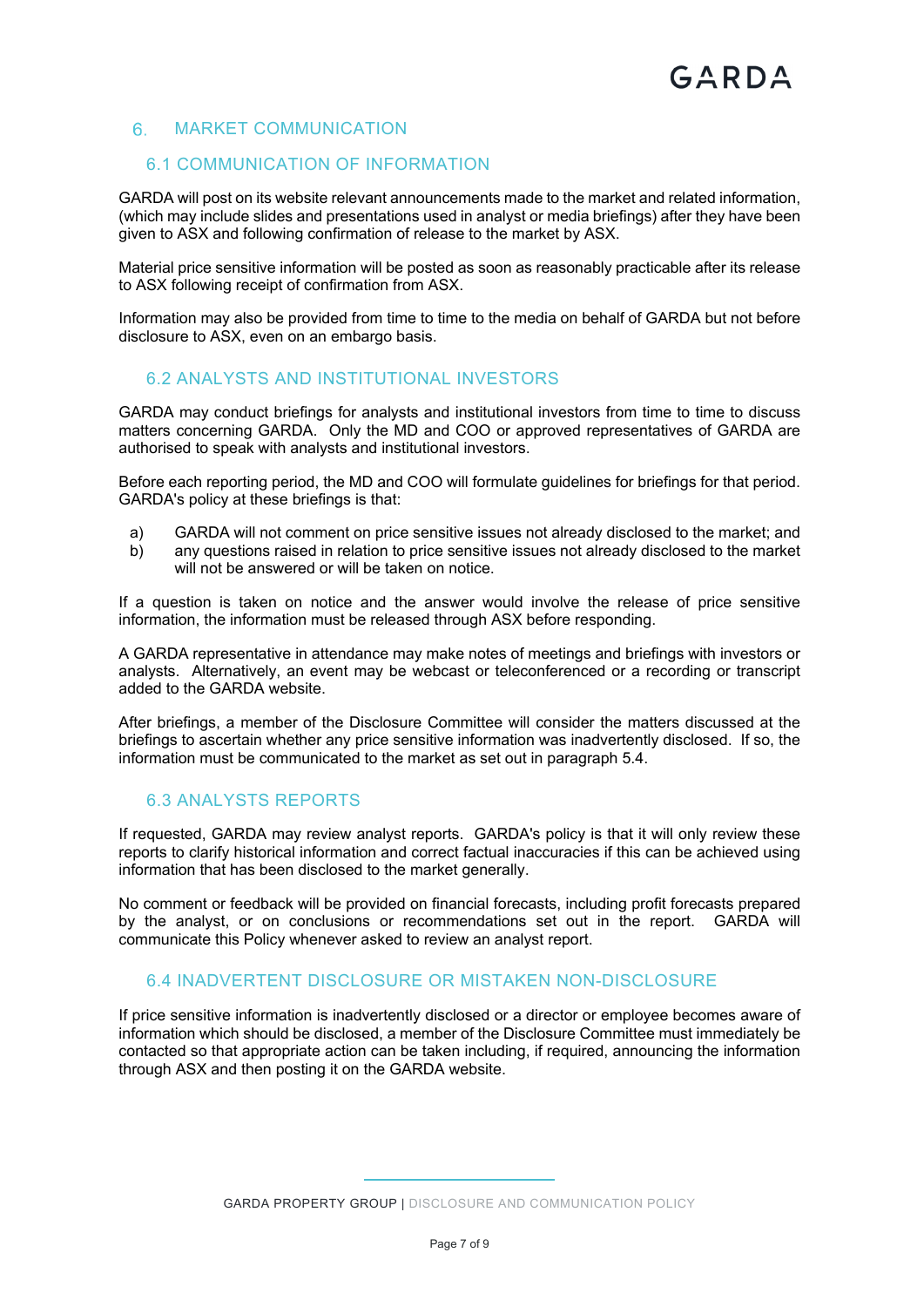#### 6.5 MEDIA RELATIONS AND PUBLIC STATEMENTS

Media relations and communications are the responsibility of the MD or the Company Secretary. On major matters, the MD is generally the spokesperson, and on financial matters, the COO or the MD may generally speak.

Other officers or senior employees may be authorised by the Board or the MD to speak to the media on particular issues or matters.

Any inquiry that refers to market share, financials or any matter which the recipient considers may be price sensitive must be referred to the Company Secretary.

No information is to be given to the media on matters which are of general public interest or which may be price sensitive without the approval of the MD.

The guidelines outlined above are subject to any directions given by the Board, either generally or in a particular instance.

#### 7. INVESTOR RELATIONS AND COMMUNICATION

#### 7.1 INVESTOR RELATIONS PROGRAMS

GARDA implements a range of investor relations strategies that facilitates effective two-way communication with investors. GARDA also recognises the importance of general stakeholder engagement.

#### 7.2 PERIODIC REPORTING

GARDA produces half yearly and yearly financial reports and an annual report in accordance with the Corporations Act, the Listing Rules and applicable accounting standards. It seeks to give balanced and understandable information about GARDA and its proposals in reports to investors.

#### 7.3 GARDA'S WEBSITE

GARDA uses its website to provide investors with information about it and its governance. Investor information will be posted in a separate part on the website from other material about GARDA. The website will include information relating to the following (as recommended in the ASX Corporate Governance Council's: *Corporate Governance Principles and Recommendations*):

- a) corporate governance;
- b) communications;
- c) information on GARDA; and
- d) contact details for GARDA and its Registry.

#### 7.4 USE OF ELECTRONIC COMMUNICATION AND OTHER TECHNOLOGY

Investors may elect to receive information electronically as it is posted on GARDA's website. The website provides information about how to make this election. Investors may also communicate electronically with GARDA and its Registry as provided for on the website.

GARDA will communicate by post with Investors who have not elected to receive information electronically.

GARDA may consider the use of other technologies as they become widely available.

GARDA PROPERTY GROUP | DISCLOSURE AND COMMUNICATION POLICY